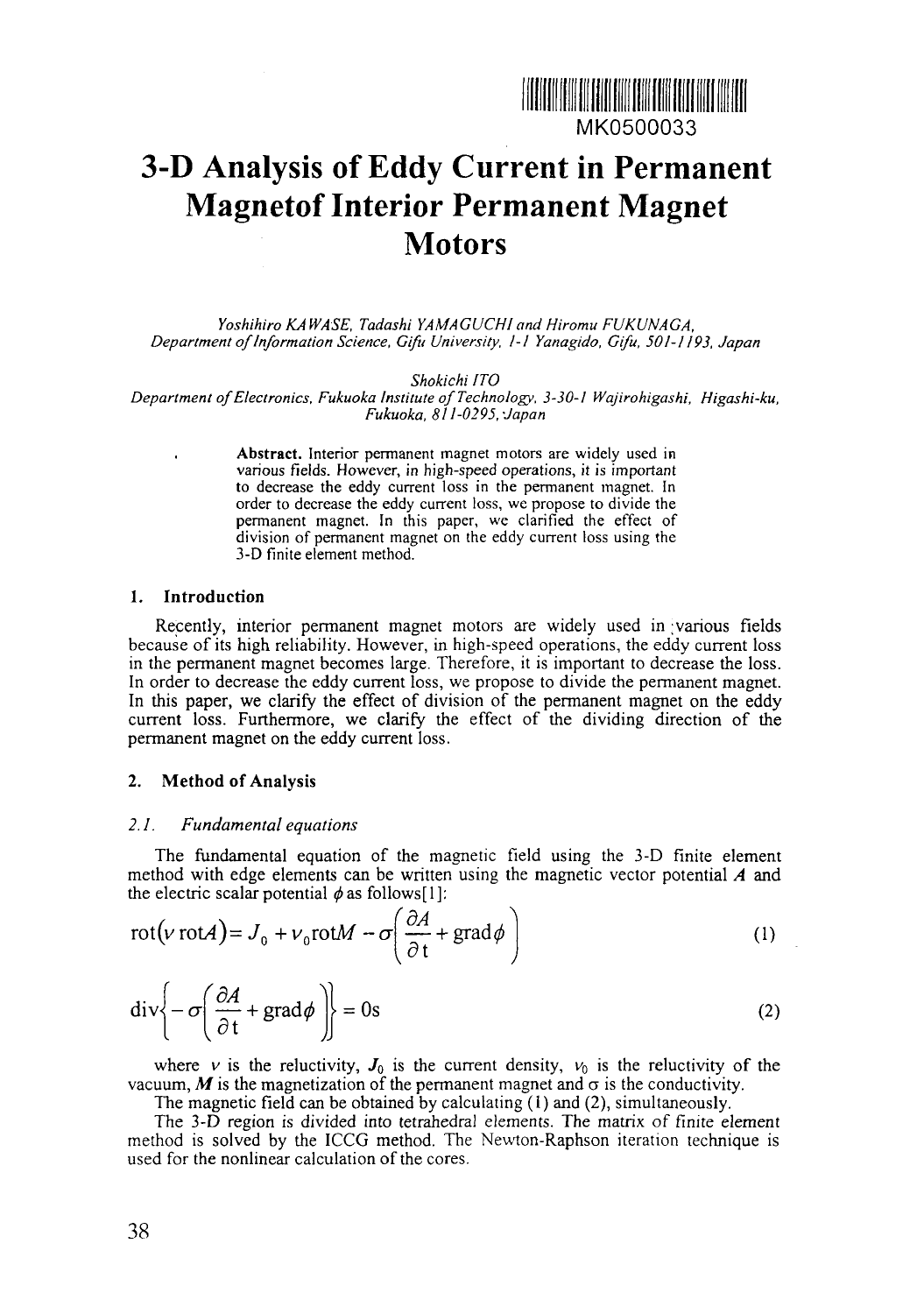# *2.2. Double node technique*

In the conventional method, flat elements are needed for the slit region at the small air gap. The flat element causes the increasing of the number of ICCG iterations. Therefore, in order to reduce the flat elements, we use the double nodes for  $\phi$  at only the slit[2].

#### *2.3. Calculation of eddy current loss*

The eddy current loss  $W_{\text{ed}}$  is given as follows[1]:

$$
W_{\rm ed} = \frac{1}{\tau/2} \int_{t}^{t+\frac{\tau}{2}} \left\{ \int_{V_{\rm e}} \frac{(\boldsymbol{J}_{\rm e})^2}{\sigma} dV \right\} dt \tag{3}
$$

where *x* is the period of the eddy current waveform. *V<sup>t</sup>* is the region of the conductor with the eddy current.

# **3. Analyzed Model**

Fig. 1 (a) shows an analyzed model<sup>[3]</sup>. The model is an interior permanent magnet motor that has 4 pairs of poles. Therefore, only 1/8 region is modeled because of the symmetry and periodicity. The rotation direction of the armature is counterclockwise. The permanent magnets are divided into *n* pieces in order to decrease the eddy current. Fig. 1 (b) shows the divided permanent magnets (the number of division *n* is 5). Fig. 1  $(b)(i)$  shows the permanent magnet divided in axis direction. Fig. 1 (b)(ii) shows permanent magnet divided in rotation direction. Fig.2 shows; the 3-D finite element mesh.





**Figure 2: 3-D finite element mesh.**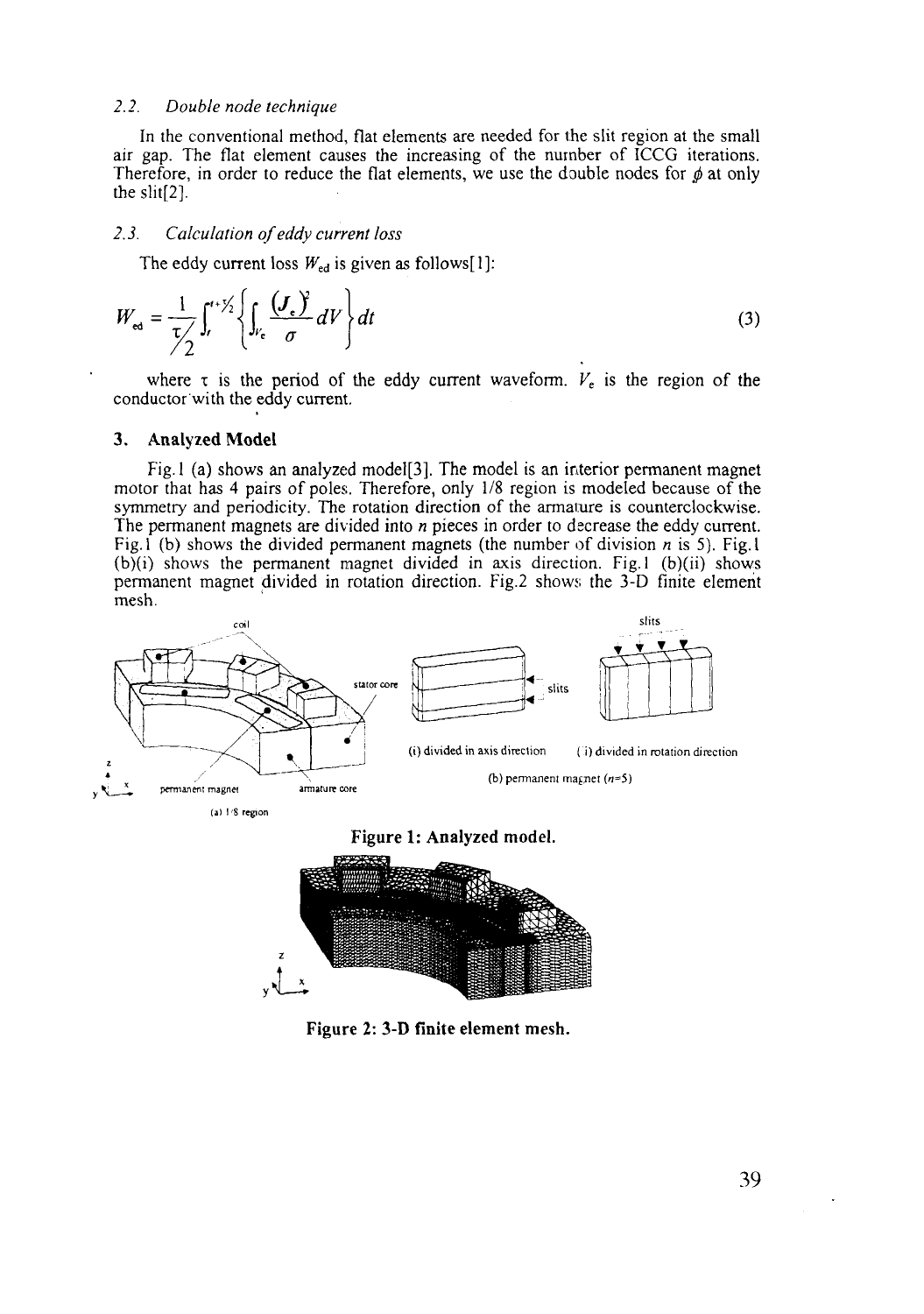# **4. Results and Discussion**

# *4.1. Effect of division of permanent magnet on eddy current*

Fig.3 shows the distributions of eddy current density vectors in the permanent magnet. Fig.4 shows the positions of the permanent magnet that correspond to Fig.3. It is clarified that the divided magnet has large advantage to decrease the eddy current in comparison with the standard magnet. Fig.5 shows the rotation angle - eddy current density characteristics at the position of elements A and B shown in Fig.6. It is found that the eddy current of these motors changes on 30-degree cycle. Furthermore, it is found that the model divided in axis direction has advantage to decrease the eddy current in comparison with the model divided in rotation direction at the element A. However, at the element B, the effect of dividing direction of permanent magnet on the distribution of the eddy current is small.



**Figure 3: Distributions of eddy current density vectors.**



Figure 4: **Position of** permanent **magnet.**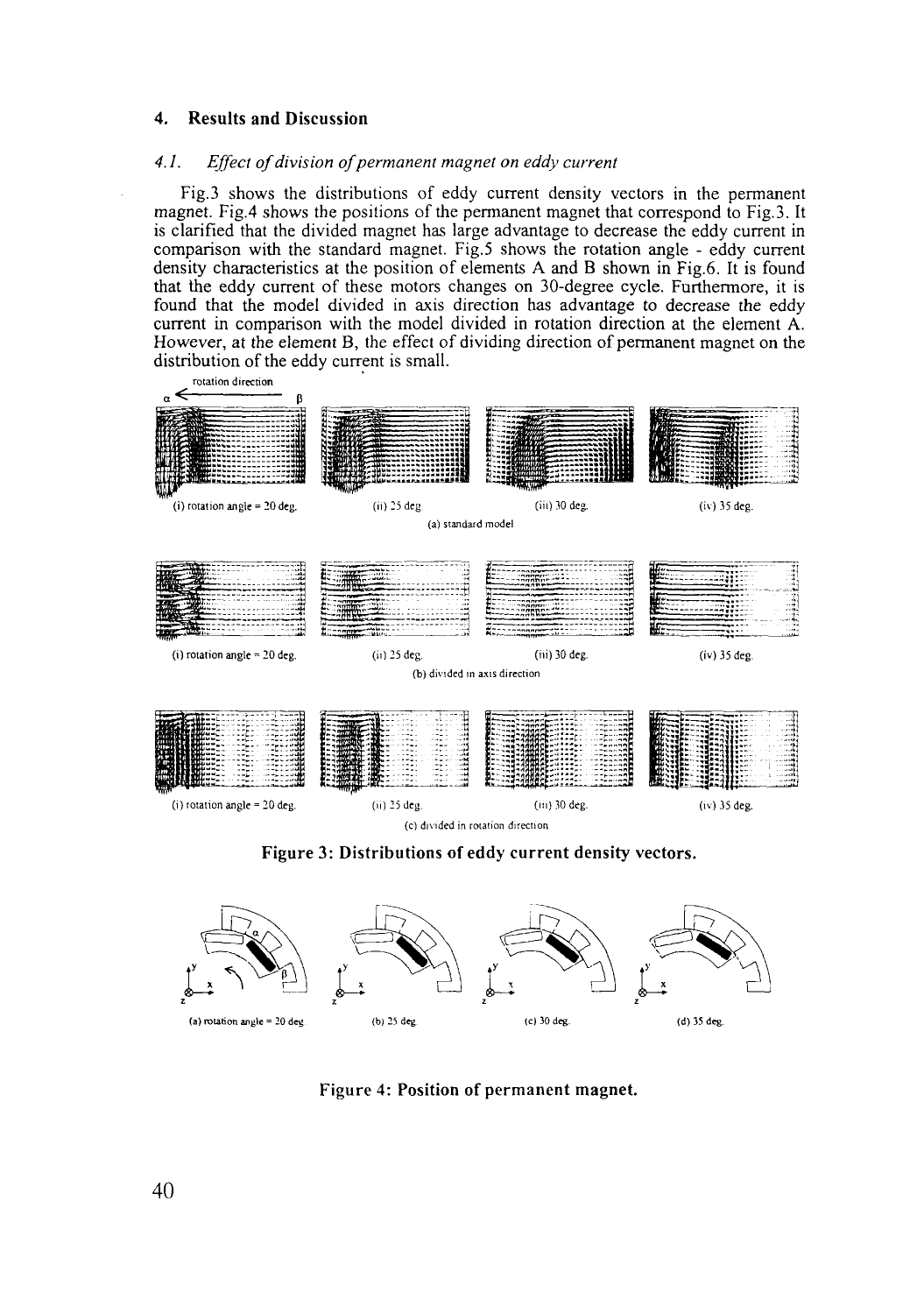

**Figure 5: Rotation angle - eddy current density characteristics.**



**Figure 6: Position of element A and B of permanent magnet.**

# *4.2. Effect of division of permanent magnet on eddy current loss*

Fig.7 shows the distributions of eddy current loss in the permanent magnets. It is found that the eddy current loss at the surface of the permanent magnet is large. Furthermore, the eddy current loss of the front position of the permanent magnet in the rotation direction is larger than that of the rear position. Fig.8 shows the eddy current loss of the permanent magnet divided in the rotation direction  $(n=5)$  as shown in Fig.9. It is found that the eddy current loss at the magnet 1 is about 50% of the total eddy current loss. Fig. 10 shows the effect of division of the permanent magnet on the eddy current loss. It is clarified that the eddy current loss decreases in inverse proportion to the number of division of permanent magnet n. In this model, the eddy current loss of the model divided in the axis direction is smaller than that of the model divided in the rotation direction. Table I shows the discretization data and CPU time.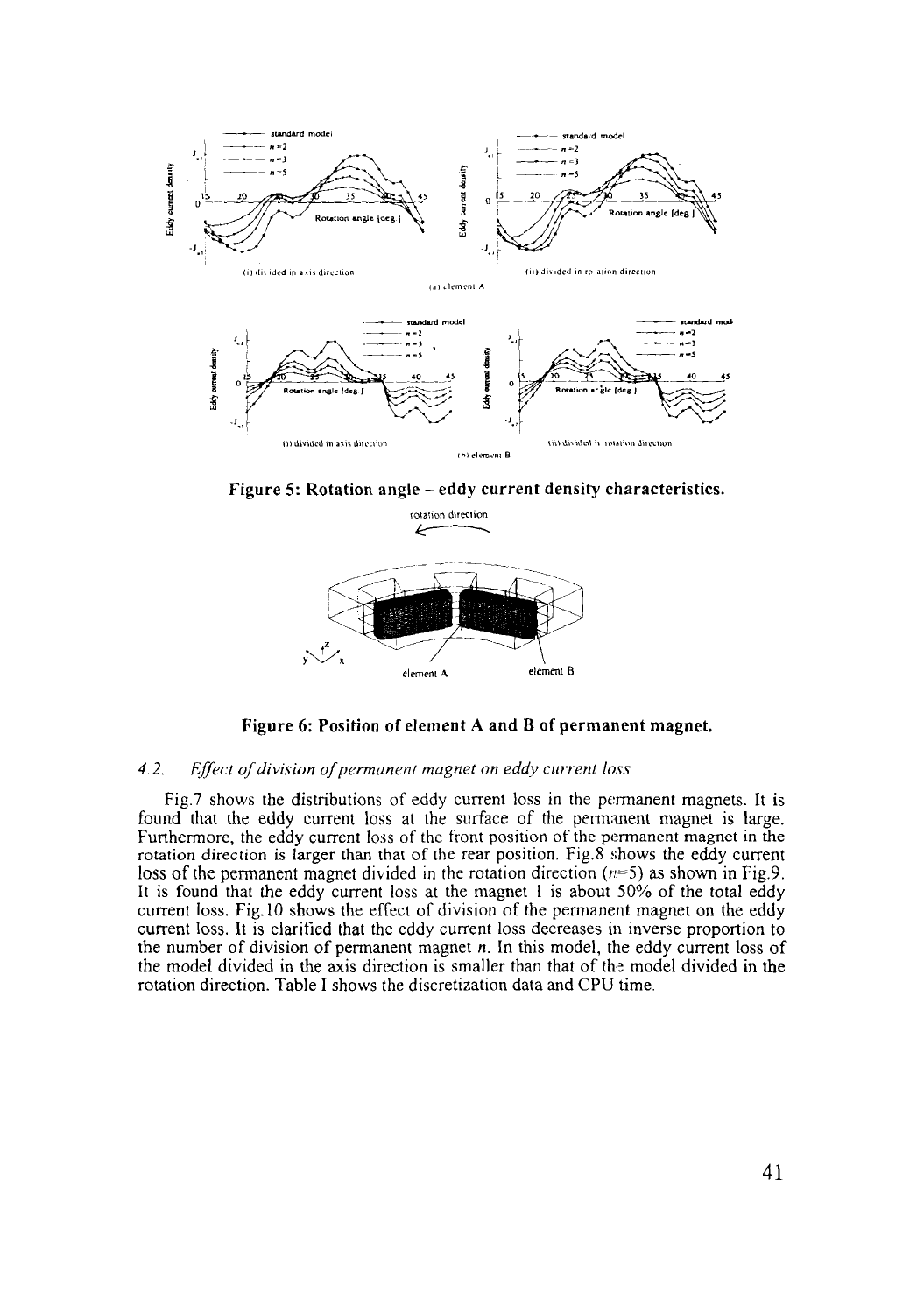

Figure 7: Distributions of eddy current loss in permanent magnet.



Figure 8: Eddy current loss of permanent magnet Figure 9: Position of divided in rotation direction  $(n=5)$ . divided in rotation direction  $(n=5)$ .



Figure 10: Effect of division of permanent magnet on eddy current loss.